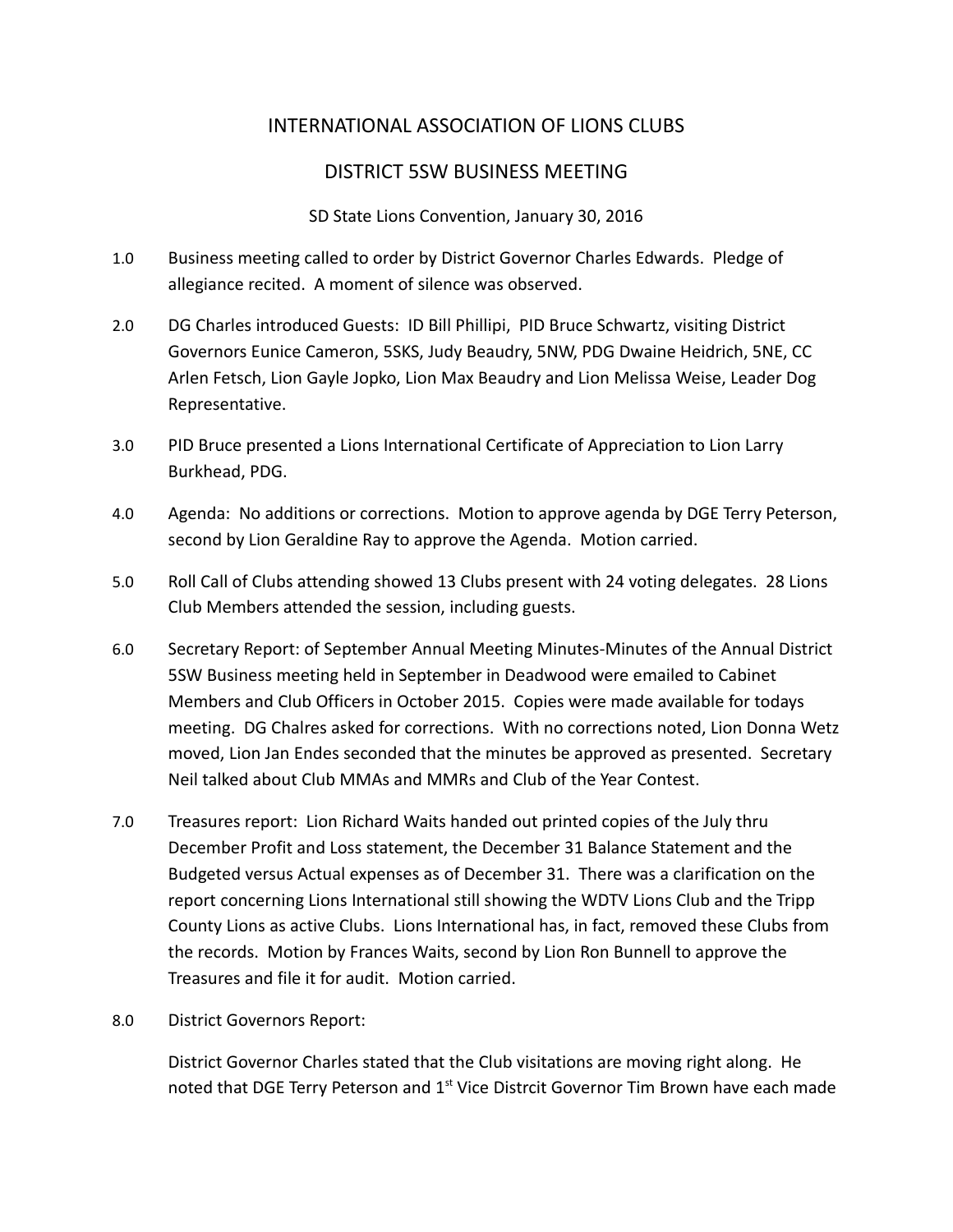some Club visitations for him and he is greatly appreciative of their efforts. PCC Ken Wetz and Zone Chair/Ist VDGE Tim Brown still have hopes of organizing a new Club in Whitewood.

9.0 Cabinet Committee Chairpersons Reports:

#### Administrative Committees:

DGE Terry Peterson received a report from GLT Chairperson PID John Daum. He is requesting that the Zone Chairpersons invite him to a future Zone Meeting so that he can address some methods of getting Lins interested in serving in Leadership positions. He is planning to conduct a Guiding Lions Training program this Spring also. LCIF Chair PDG Larry Burkhead reported that the District Goal for LCIF donations this year is \$10,000. As of December 31, \$2,300 has been reported to Lion Larry as being sent in. He is encouraging Clubs to make a contribution to LCIF. As reported in the Governors report, there is work going on in Whitewood to establish a new Club. Centennial Chairperson PCC Ken Wetz reported on a plan for MD5 to apply for a Centennial Grant to be used to support the many activities planned for the 2017 MD5 Convention in Deadwood.

### Service Committees:

1<sup>st</sup> VDE Tim Brown Thanked all of the Lions who are Committee Chairpersons. Diabetes Chairperson Lion Linda Vollmer had a booth at the Fall Rally and has one at the State Convention this weekend. She is willing to attend a Zone or Club meetings to talk about Diabetes Awareness.

Leo and Youth Chairperson Lion Donna Wetz reported that there are plans for organizing a Leo Club in Custer this Spring. Clubs will be kept updated on the progress. The 2016 Youth Exchange Camp will be held in Saskatchewan. She has a personal goal of seeing that 5 Youth from 5SW attend the Camp. A Lion from Rapid City will be going to the Camp as a Counselor/Chaparone and will be providing the necessary transportation. Dates are July 11-18. Cost is \$400 (US) and she recommends that Clubs help out with that registration cost as much as possible. MD5 is providing 2 \$1500 Scholarships to MD5 Youth who would attend an International Camp in another Country outside of the US and Canada. The application deadline has passed, but she is in hopes that this will be available for 2017 also.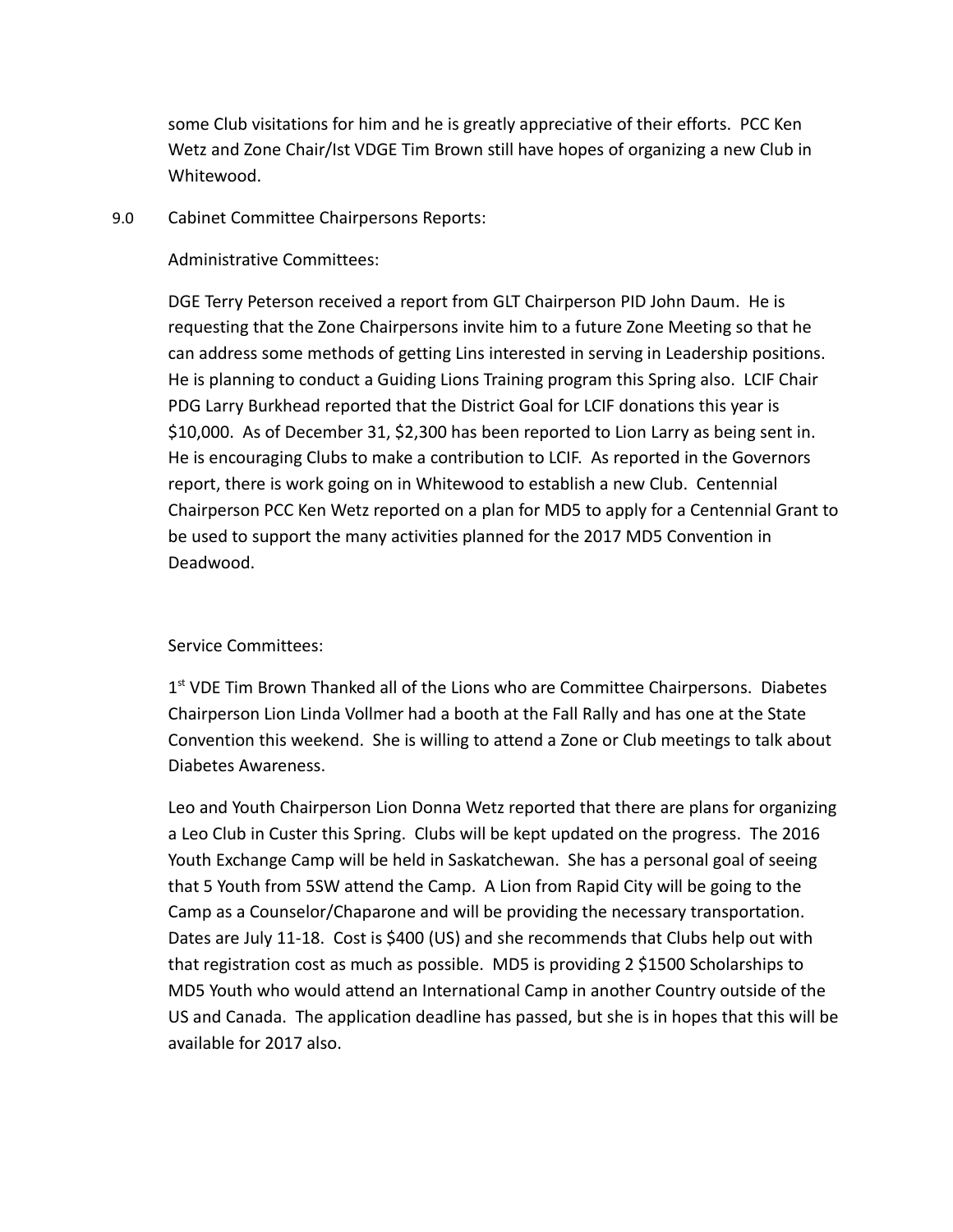Leader Dog Chairperson Donna Wetz reported that 10 Clubs have sent \$1805 to Leader Dog so far this year for the General Funding of Leader Dog. She reported that 23 5SW Clubs had pledged \$32,000 to the Kennel re-design project, which she is very happy about and proud of those Clubs who responded.

#### 10.0 Old Business:

DGE Terry Peterson gave a report on the future of the District Newsletter. Lion Terry is the Editor. He reported that changes to the Newsletter Plan are necessary due to the cost. Cost now is \$856 for each of the 10 issues. He noted that Lion Ted Pukas is putting the Newsletter onto the Districts Web site after each publication. DGE Terry reported that the District Cabinet at Fridays meeting voted to change the number of published newsletters issues to one every 6 weeks instead of monthly. This will help the cost problem. The newsletter will continue to be on the District Web site.

#### 11.0 New Business:

SD Lions Foundation Board candidates: Lion Richard Waits announced that his term ends this June, 2016 and that he is not re-running. Lion Richard nominated Lion Terry Peterson, DGE. Nominatin seconded by PCC Ken Wetz. Motion carried. For the second postion that is open, Lioin Jan Endes nominated Lion Brittany Tomich, second by Lion Kathi Pukas. Motion carried.

SD Lions Eye and Tissue Bank candidates: 2 positions are open. Only 1 name was offered. Lion Kevin Martin is interested in serving. Motion to elect Lion Kevin was made ans seconded. Motion carried.

2017 State Convention---Lion Geraldine Ray updated us briefly. The convention will be hosted by the Pierre/Ft. Peirre Lions Club. Dates are January 27 & 28. The convention will be held at the Americ-Inn in Ft. Pierre. Their phone number is 605-223-2358. On behalf of the Pierre/Ft Pierre Club, she invites all 5SW Lions to attend.

### 12.0 Upcoming Events:

2016 MD5 Convention, May 26-28, Regina, Saskatchewan

2016 Lions International Convention, June 26-328, Fukuoka, Japan

2016 GPLLI, Yankton, S.D., July 22-24, Mount Marty College

2016 USA/CANADA Forum, Sept 15-17, Omaha, Ne